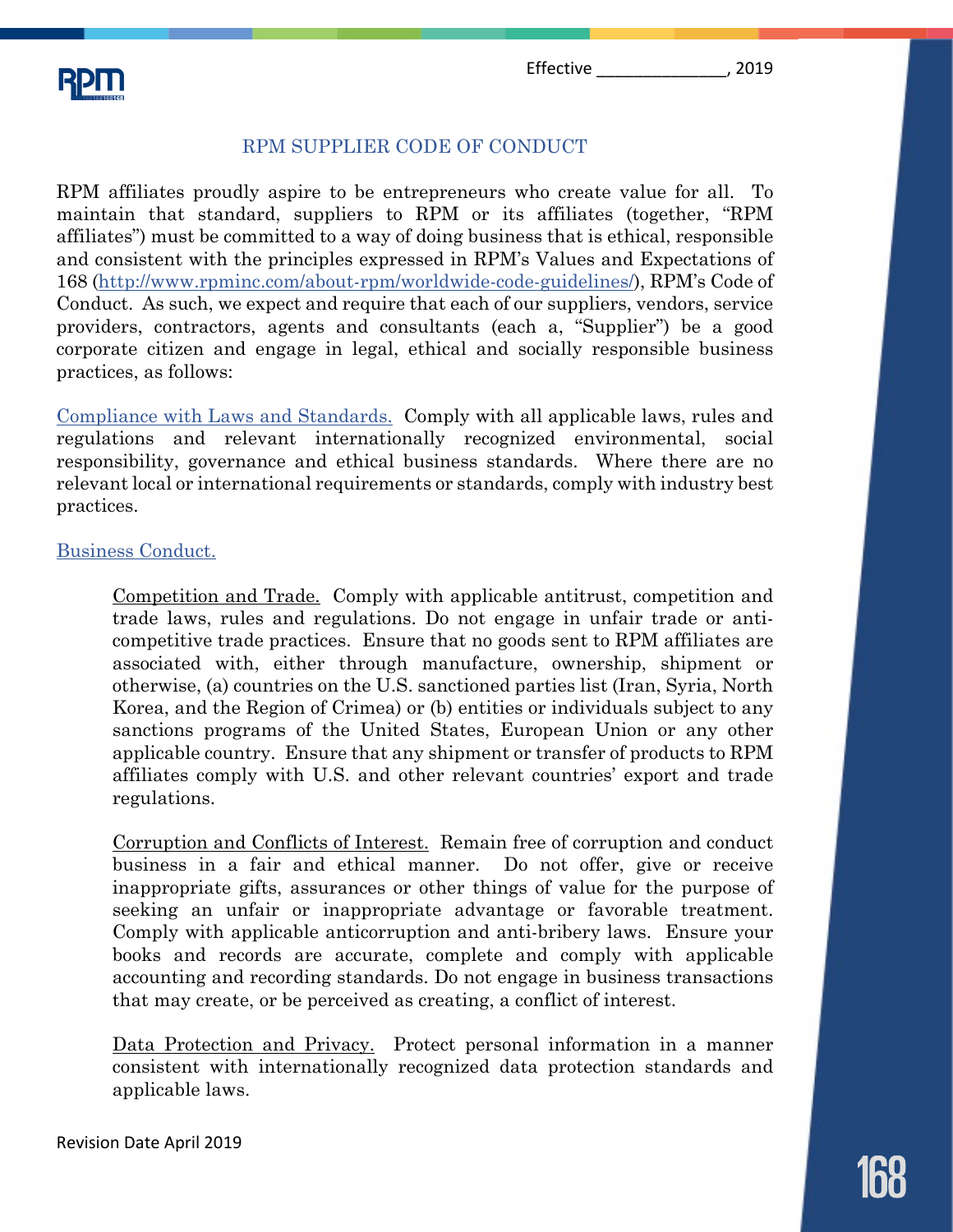Confidentiality. Protect RPM affiliates' sensitive and confidential information and do not disclose it or use it for the benefit of any other party.

Supply Chain. Provide representatives of RPM affiliates with accurate and complete information about policies, procedures, workforce, use of subcontractors and other relevant information necessary for them to reasonably evaluate performance with this Supplier Code of Conduct.

Suspension and Debarment. Disclose to RPM any suspension, debarment or comparable action taken by any government agency with respect to Supplier or any of its affiliates.

#### Social Responsibility.

Working Conditions. Provide a safe workplace and working environment. Have a safety program that is actively supported by management and that complies with applicable laws, rules and regulations and ensures identification and reporting of hazards, incidents and risks.

Worker Rights. Share RPM's commitment to human rights and worker rights. Act consistent with internationally proclaimed standards, specifically in relation to reasonable, fair and appropriate compensation, right to work, safety, freedom of association, work hours, overtime, wages and benefits and prevention of harassment, slavery, human trafficking and child and forced labor.

Harassment. Create and maintain an environment free from any threats of violence, sexual exploitation, abuse and harassment of any kind.

#### The Environment and Product Stewardship.

Environmental Protection. Protect the environment and the health of employees, customers and neighbors. Act responsibly by minimizing impacts on the environment.

Environmental Stewardship. Develop an environmental stewardship program that includes the following focus areas: energy conservation (improving energy efficiency reduces emissions and energy costs) and conservation and reuse programs (including waste minimization and recycling).

Resource Optimization. Use appropriate resources efficiently to reduce waste and emission generation. Optimize methods of transportation in the supply chain, and seek sustainable transportation modes wherever possible.